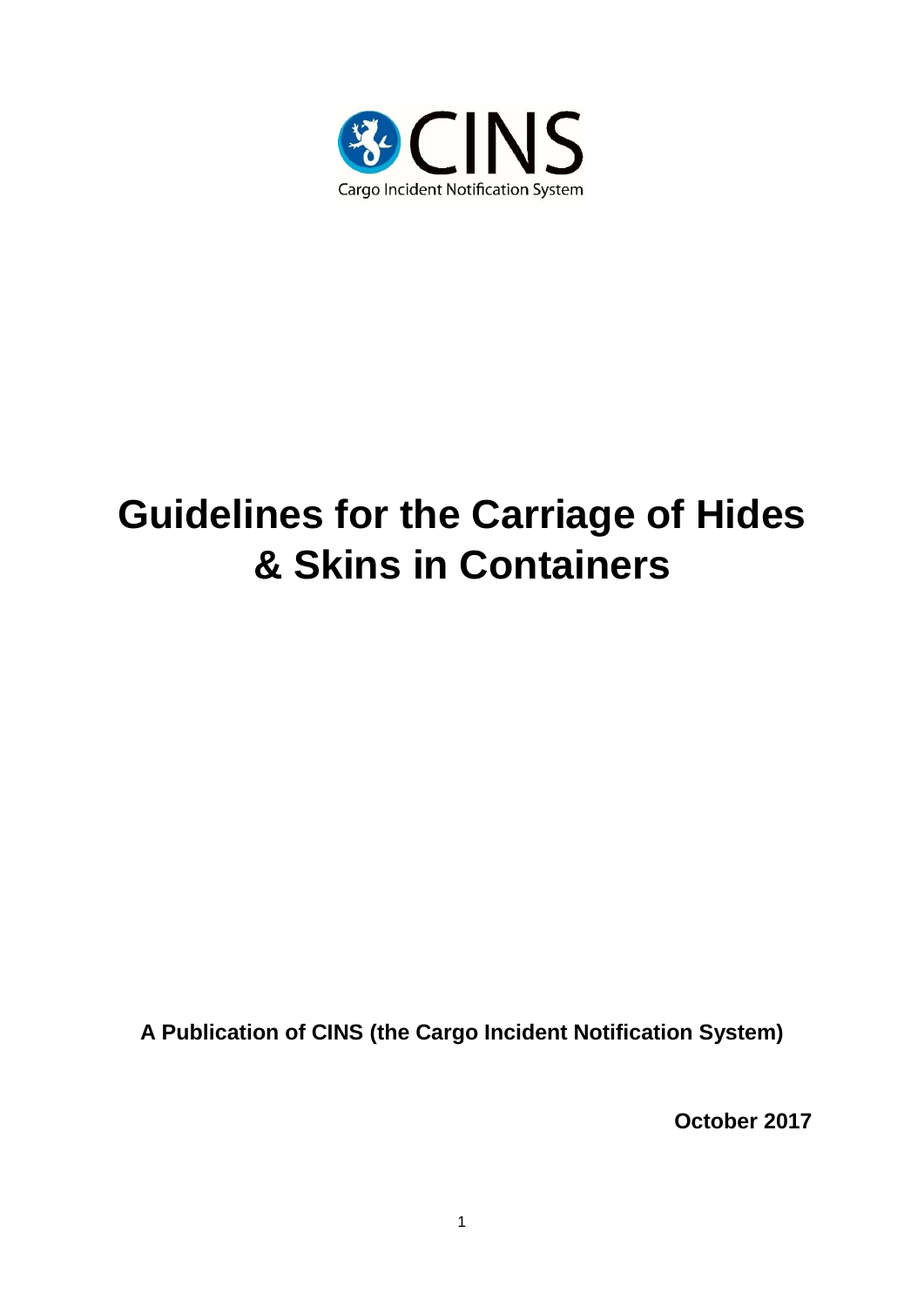## **INTRODUCTION**

## **Background**

This Guideline for the Carriage of Hides & Skins in Containers has been prepared by a Working Group comprising Members of CINS (the Cargo Incident Notification System).

Approximately 7 million tons<sup>1</sup> of raw hides are generated by slaughtering animals like cows and sheep. These hides will be processed and transported around the world until it is finished leather.

The carriage of hides or skins in general purpose containers is creating several problems. Improper container preparation may cause the leaking of corrosive brine during transport. The leaking brine damages the container floor and painting, contaminates containers stowed underneath or nearby, corrode ship's decks and fittings, influences the supply air of reefer containers nearby and creates a very strong foul odour and holds a potential health risk from bacteria, infection, putrefaction and woodworms.

The intention of this document is to reduce claims from the carriage of hides and skins by ensuring that it is properly packaged, declared and carried.

## **CINS – Cargo Incident Notification System**

CINS is a shipping line initiative, launched in September 2011, to increase safety in the supply chain, reduce the number of cargo incidents on-board ships and on land, and highlight the risks caused by certain cargoes and/or packing failures. Membership of CINS comprises over 65 percent of the world's container slot capacity.

CINS permits analysis of operational information on all cargo and container incidents which lead to: Injury or loss of life, loss or serious damage of assets and environmental concerns. Data relating to any cargo incident on-board a ship, in terminals etc.is uploaded to the CINS database. The data includes information on: Cargo type, nature, packaging, weight; Journey (Load and Discharge ports); Type of incident and root cause.

W: [www.cinsnet.com](http://www.cinsnet.com/)

#### **Acknowledgements**

The input and contribution of the following CINS Members who participated in the Work Group is acknowledged:

- Maersk Line
- Hapag Lloyd
- MSC
- Hamburg Süd
- CMA CGM
- Yang Ming
- Zim Line
- TT Club

1

<sup>1</sup>http://www.fao.org/fileadmin/templates/est/COMM\_MARKETS\_MONITORING/Hides\_Skins/Documents/Market\_review\_hides\_ and\_skins\_-\_2008.pdf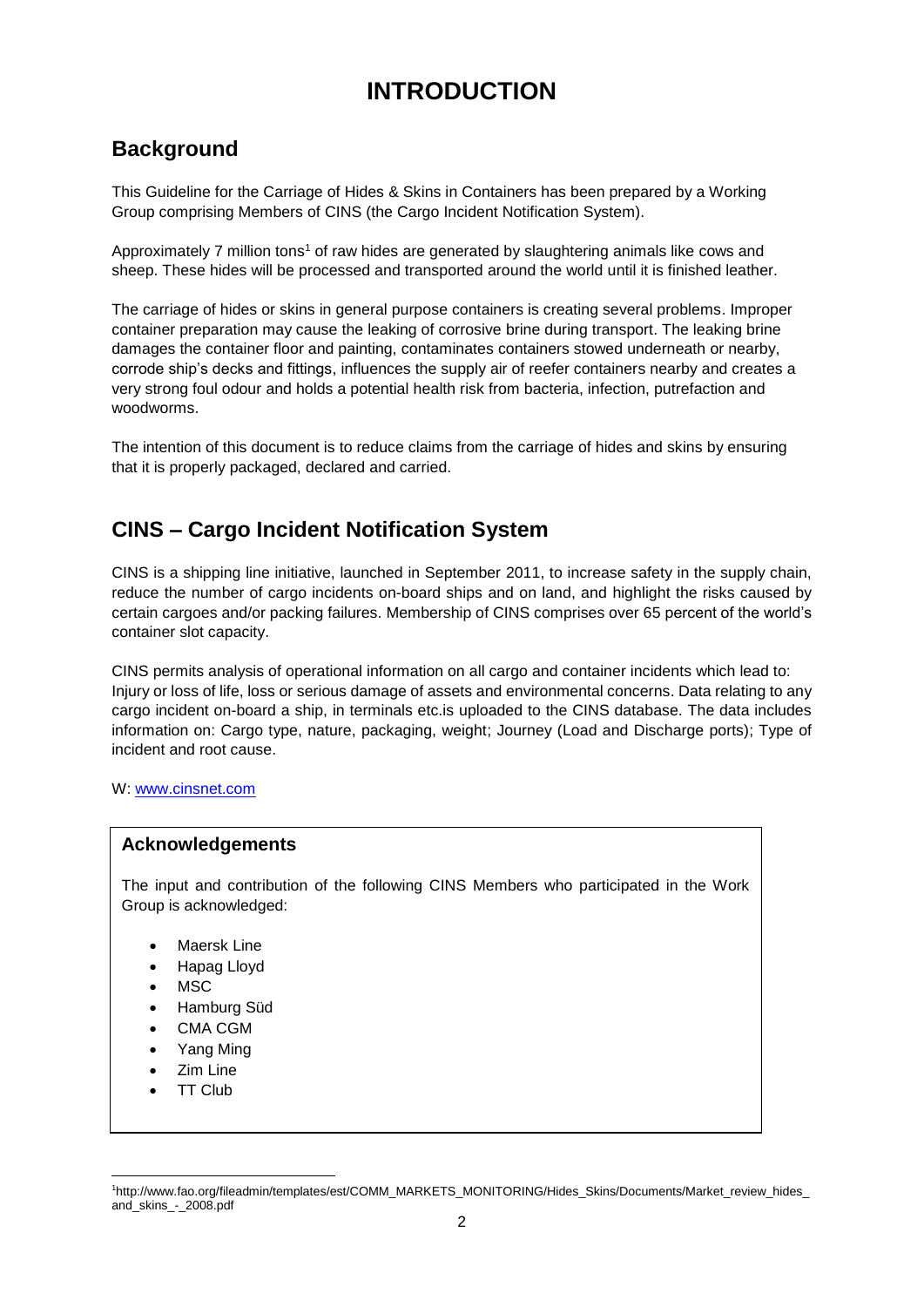### **Guidelines for the Carriage of Hides & Skins in Containers**

#### **1. CARGO ISSUES**

#### **1.1. Properties**

A hide is an animal skin treated for human use. Hides include skins from cattle and other livestock animals. In some areas, leather is produced on a domestic or small industrial scale, but most of the leather production is done on a large scale. Animal hides are stretched, dried and tanned.

#### **1.2. Wet salted hides**

Wet salted hides are named also as "Salted Bovine Leather", "Raw Hides", "Salted Skins", "Pickled Pelts" or "Splits". Wet salted hides and skins are a raw product, only temporarily saturated in a brine solution of salt water. This concentrated salt solution ensures protein destroying organisms cannot function. This process takes about 12-18 hours to "cure" (salt) the hides.

However, they are an unstable organic material that may slowly degrade activity, which can be accelerated by increasing temperature especially when sealed inside a shipping container. The raw hides and skins are covered in hair or wool and of



course fat and blood with a fair share of insects and bacteria feeding on this food source. By its nature, salted hides and skins will purge the salty brine continually as the product ages and therefore a liner is required in shipping containers to catch this brine purge.

#### **1.3. Wet blue hides**

Wet Blue hides are named also as blue hides or tanned hides. Wet blue hides and skins have already undergone vigorous cleaning processes, which begin with the soaking of the hides in detergents, various chemical treatments and several salt and water cleaning treatments. All hair and fat and protein have been removed in the tanning process and the hides are chemically stable. Wet blue tanned



leather does not deteriorate in quality and generally does not lose any moisture during storage and transit, because any water is chemically bonded to the collagen proteins in the hides.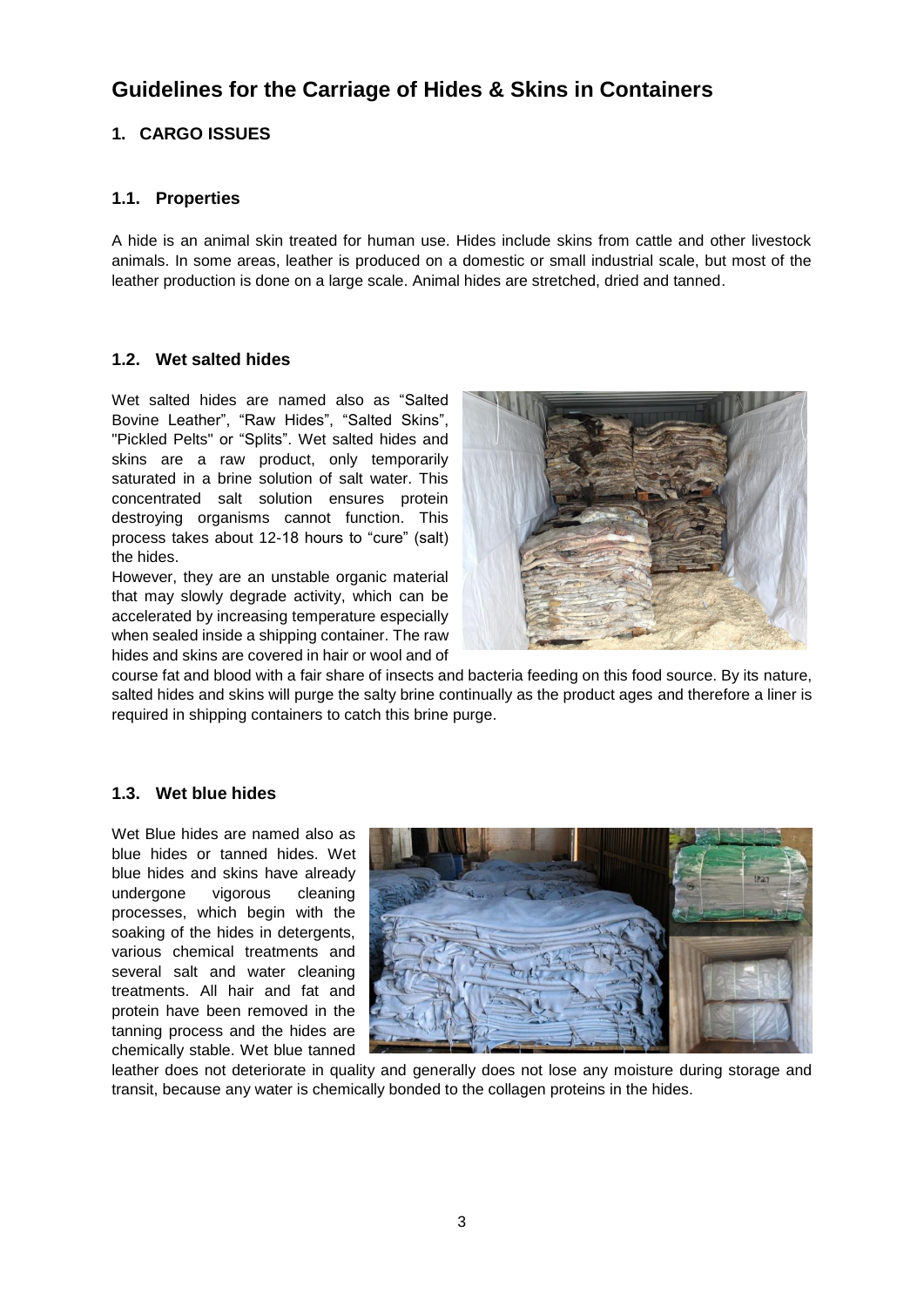#### **1.4. Dry salted hides**

Dry salted hides are named also as air dried hides. To process them, the flesh side of the hide is covered with salt. After some time, the remaining salt is removed and the hides are dried in the air. As the product does not contain water, no leakage is expected. However, condense water might occur due to climate change during transport.

#### **2. CONTAINER SELECTION**

#### **2.1. Standard Containers**

Hides and skins are usually shipped in standard containers. This is feasible if special care is taken during container stuffing and the correct packing material is used, considering the nature of the cargo and the expected temperatures during the transport. All parties involved in the transport chain must be notified about those containers.

#### **2.2. Reefer Containers**

Shipping hides and skins in reefer containers is another option, especially when the transport passes through the hot, tropical climate zones. Container owners must be consulted for accepting hides in their reefer equipment and if any special preparation is required.

#### **3. CONTAINER PREPARATION**

Depending on type of hides and skins to be carried, different steps of preparations must be considered.

#### **3.1. Wet Salted Hides**

Installing a hide liner is required for all shipments of wet salted hides. To minimise the risk of damages to the container, protective liners, made of robust material with sufficient thickness must be used, to catch leakage and withstand mechanical forces during the loading process and during shipping. Experience has shown that a one-piece woven polythene liner of minimum 0,2mm thickness is recommendable, alternatively a liner bag made out of robust plastic, minimum 80gr/m2. Other specifications might be suitable as well. Extreme lightweight liners, which can be punctured and torn very easily, are not suitable and must not be used.



Liners should have a bathtub shape and must extend the height of the load at all sides to ensure any liquid is collected. Tie cords of liner should be secured to integrated container tie rings. Sufficient protection should be placed to avoid the forklift from tearing the liner when entering and moving inside the container. This protection could, for example, be mats made of rubber or plywood.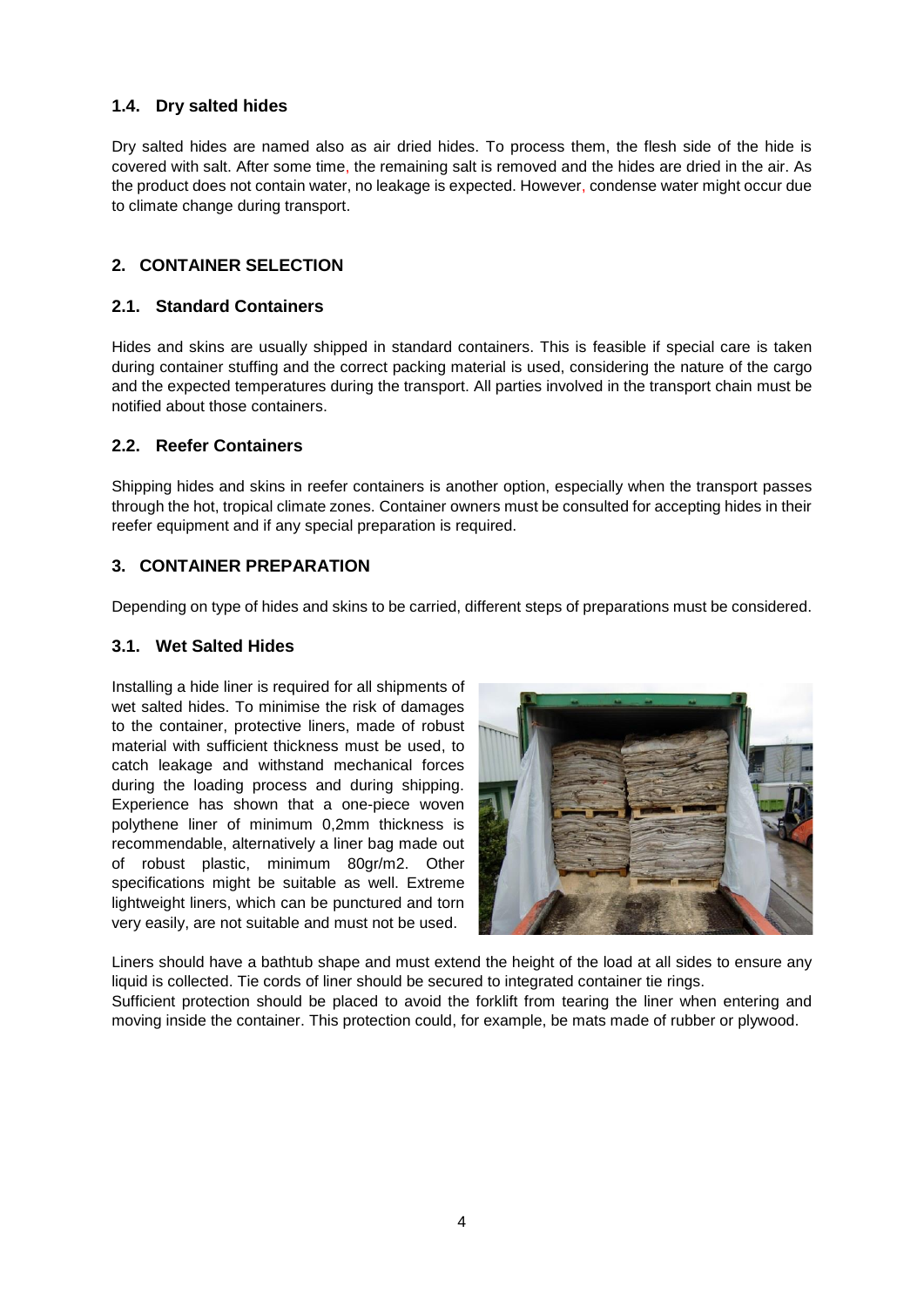#### **3.1.1. Checking the container**

The container is to be thoroughly inspected before the lining is installed. The floor shall not have any protrusions (nails, screws, staples, etc.) that might damage the liner. Rough surfaces shall be covered. Containers with obvious damages like gaping holes should be rejected.

#### **3.1.2. Covering the floor**

Line floor of container with e.g. ¼ inch cardboard or corrugated plastic of adequate quality thus avoiding any debris can penetrate the liner bag.

Make sure this fits neatly into all corners. A few pieces of tape will be required to stop cardboard from moving towards the centre of the container. Leave a flap of cardboard hanging out past the door end by about 1.5 metres.

#### **3.1.3. Lining the container**

Line the container with a liner bag suitable for wet salted hides and fix it to the lashing hooks. Push back liner into the corners to avoid any cuttings.

#### **3.1.4. Covering the liner**

During stuffing of the container, cardboard shall protect the liner bag from being damaged when driving in and out with a forklift and from rough handling of pallets.

Considering above, the floor of the container should be lined with e.g. ¼ inch cardboard above the liner. Make sure this fits neatly into all corners with a few pieces of tape as per step 1 to stop cardboard moving towards the centre of the container. Leave a flap of cardboard hanging out past the door end by about 1.5 metres.

#### **3.1.5. Sawdust**

Place a sufficient amount of fine grade absorbent sawdust into the container, so that the floor is completely covered. Coarse sawdust or wood shavings are not suitable due to their bad absorbent qualities.







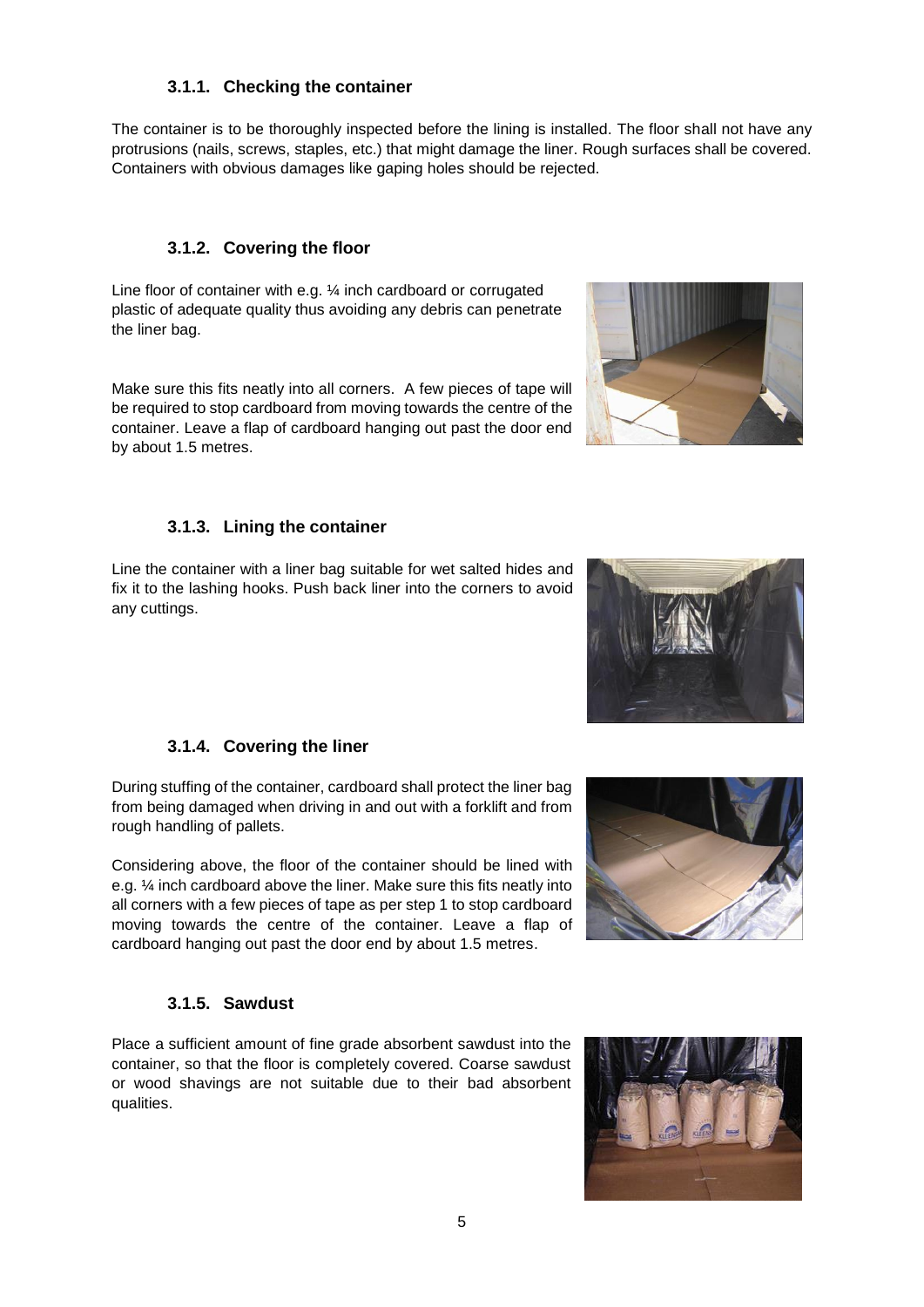#### **3.1.6. Preparation for empty transport**

Fold cardboard and liner into the container in a tidy fashion that liners and cardboard do not get damaged when the doors are shut and that it will be easy for the stuffing point to unfold same before stuffing the hides.

#### **3.2. Wet Blue Hides**

As wet blue hides are generally drier and completely shrink-wrapped and palletised, there is no special container preparation necessary.





#### **3.3. Dry Salted Hides**

Depending on preparation of the dry salted hides, condense water might occur during the sea voyage due to climate change, which might result in brine leakage. Therefore, the floor of the container should be prepared at least by covering the floor with

- cardboard or
- fine grade absorbent sawdust or
- protective liners extending up walls and doors at least 30 centimetres.

Without proper preparation of containers, rust damage may occur

after brief contact, especially with iron/steel. Smelling residues from hides might be difficult to remove from a "normal" container floor.

#### **4. STUFFING AND STRIPPING**

#### **4.1. Stuffing cargo**

Hides are stuffed usually on pallets, 2 high and mostly 2 side by side. Depending on the size, there remains void space between the cargo and sidewalls and towards the doors. When cargo shifts, the liner can be torn or humans can be at risk when opening the doors. Therefore, suitable blocking and bracing is to be installed wherever needed.

When special lining is used, the forklift driver must drive carefully so that liner will not be damaged. Plywood plates might be placed onto the liner in the area the forklift is driving on. After stuffing, the free liner ends are to be folded upright to complete the bathtubshape.



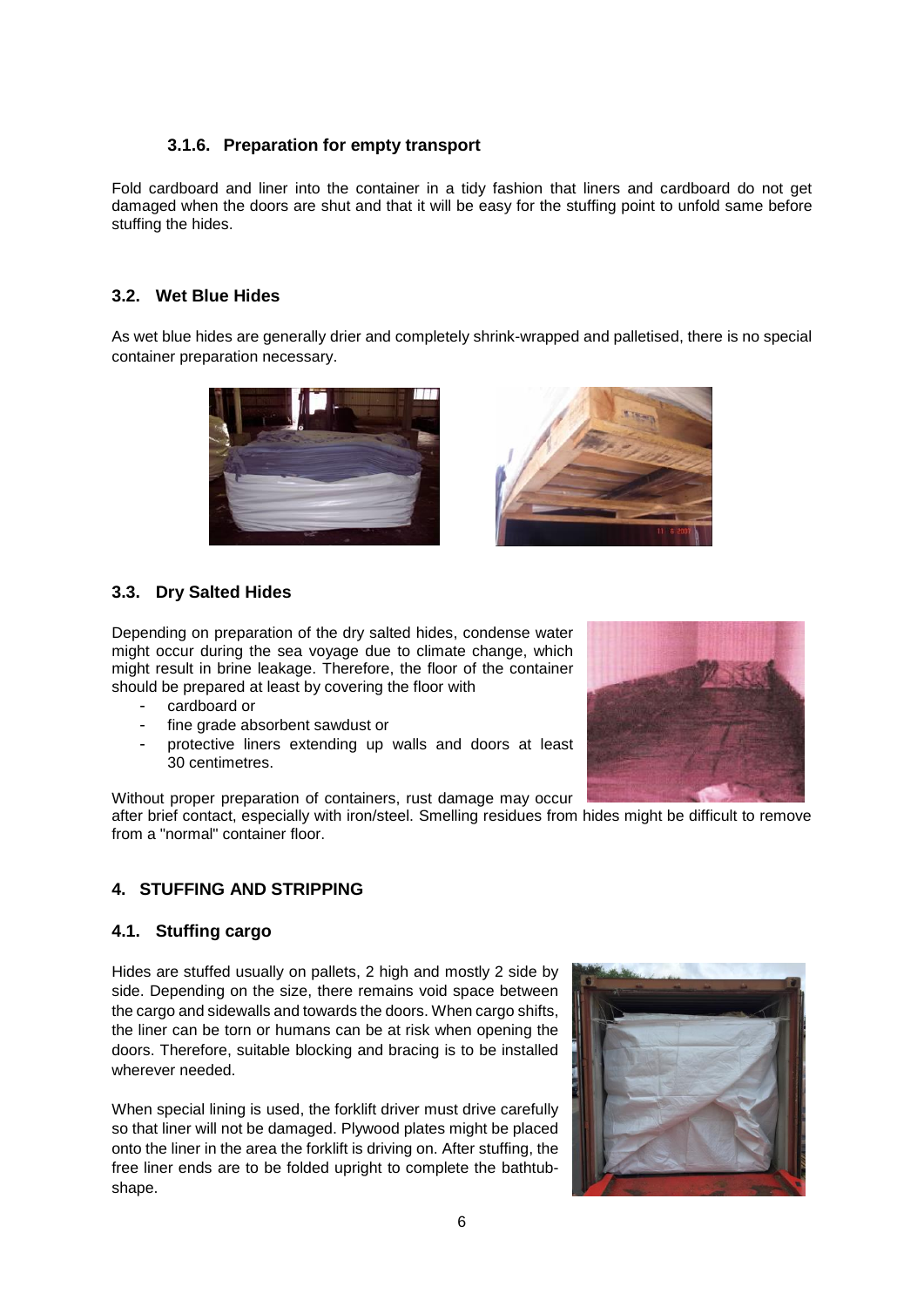#### **4.2. Stripping**

The container should be stripped as fast as possible avoiding unnecessary contamination of the container.

Immediately after completion of stripping the cargo, the liner must be removed carefully to avoid spillage of wet sawdust or any liquid onto the containers floor. If the liner is torn, remove the liner carefully that way minimising the contamination of the container.

The container must be thoroughly cleaned and deodorised. All internal surfaces must be cleaned meticulously. If leakage has occurred inside the container, heavy-grade detergent may have to be utilised to remove any residues.

The container should be ventilated with doors open to assist drying and elimination of odours. Fan assisted drying is recommended in cold weather.

Return the container to owner, when the container is free from any residue, packing material and smell, means in same condition as received or ready for next use of any other cargo.

#### **5. LOADING ON BOARD VESSEL**

#### **5.1. Booking and announcing**

One of the main concerns is that the ship's crew is not aware of this cargo being on board.

Therefore, it is of utmost importance that all containers containing hides and skins are declared to the shipping line, already at time of booking. This enables the shipping line to arrange proper stowage on board the vessel.

#### **5.2. Container Stowage**

Vessel operator/planner must be informed about containers with hides and skins. The recommended stow position is "On Deck" away from any active reefer. It is further recommended to stow containers with hides and skins in a position accessible for cleaning of eventual leaking brine. In case of leakage, the brine and the pungent smell may contaminate other containers and cargoes stowed nearby, especially active reefer containers with open ventilation.

Based on the B/L terms and condition, the carriers may reserve their right to discharge a leaking container at next possible port.

In some areas, a leakage might be considered as a pollutant with penalties for any leakage washed over side.